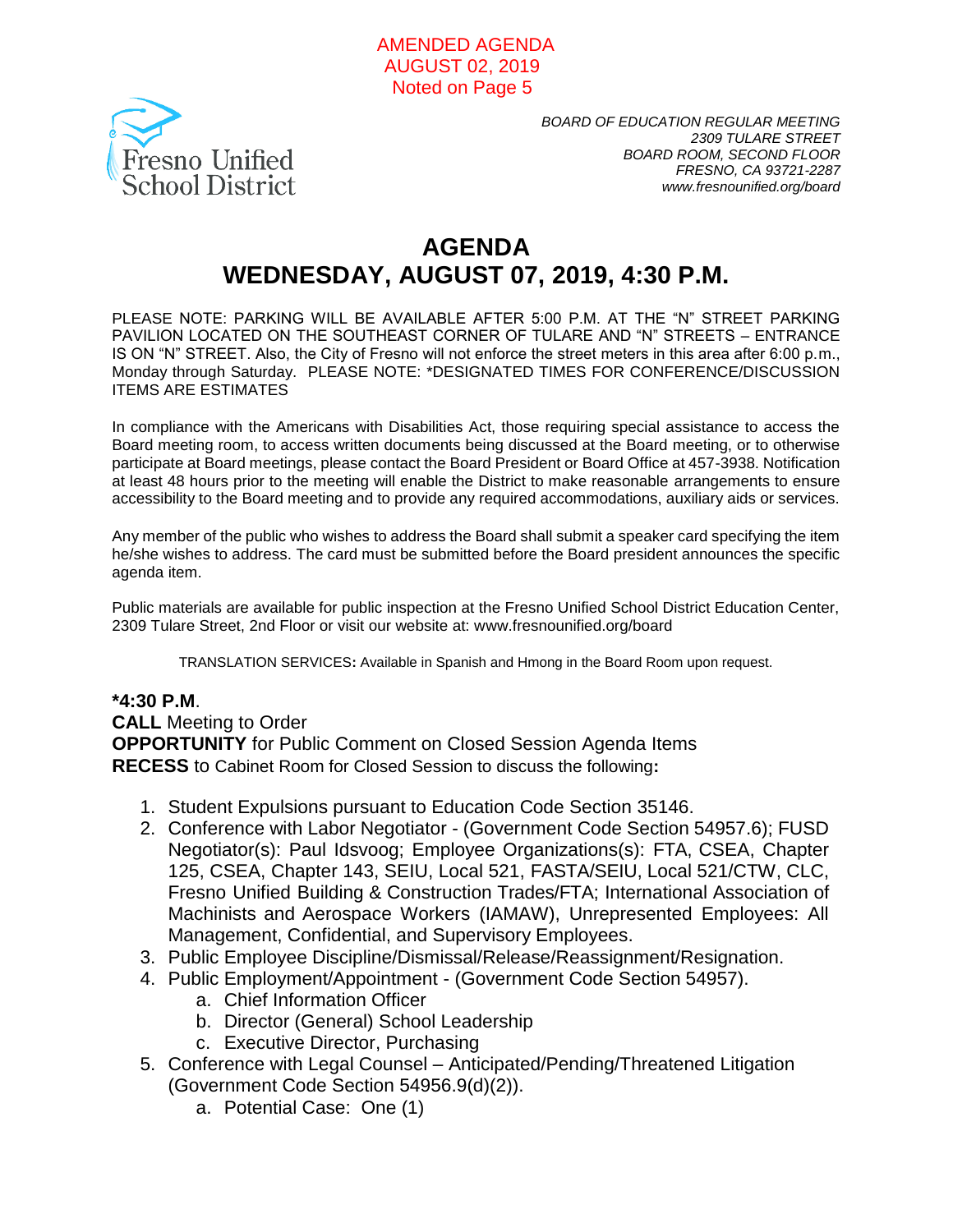- b. Teresa Velasquez Hernandez v. Fresno Unified Workers' Compensation Fresno Unified Case No. 2007-0372
- 6. Conference with Legal Counsel Existing Litigation (Government Code Section 54956.9(d)(1)).
	- a. S.A. vs. Fresno Unified School District Fresno Superior Court No. 17CECG02559 Claim No. 17-0731-0250
	- b. N.M., a minor, by and through her Guardian ad Litem, D.M. vs. Fresno Unified School District Fresno Superior Court No. 17CECG03023 Claim No. 17-0318-0129
- 7. Conference with Legal Counsel Pending Litigation (Government Code Section 54956.9(d)(2)).
	- a. Claim for Damages by a Minor: Case No. GL19-0111-2271

**6:00 P.M.,** RECONVENE and REPORT action taken during Closed Session, if any.

PLEDGE OF ALLEGIANCE

A staff member will lead the flag salute.

HEAR Report from Superintendent

OPPORTUNITY for Public Comment on Consent Agenda Items

ALL CONSENT AGENDA items are considered to be routine by the Board of Education and will be enacted by one motion. There will be no separate discussion of items unless a Board member so requests, in which event, the item(s) will be considered following approval of the Consent Agenda.

## **A. CONSENT AGENDA**

## **A-1, APPROVE Personnel List**

Included in the Board binders is the Personnel List, Appendix A, as submitted. The Superintendent recommends approval. Contact person: Paul Idsvoog, telephone 457-3548.

## **A-2, ADOPT Findings of Facts and Recommendations of District Administrative Board**

The Board of Education received and considered the Findings of Fact and Recommendations of District Administrative Panels resulting from hearings on expulsion and readmittance cases conducted during the period since the June 12, 2019 Regular Board meeting. The Superintendent recommends adoption. Contact person: Kim Mecum, telephone 457-3731.

**Fresno Unified School District August 07, 2019** *Board Agenda*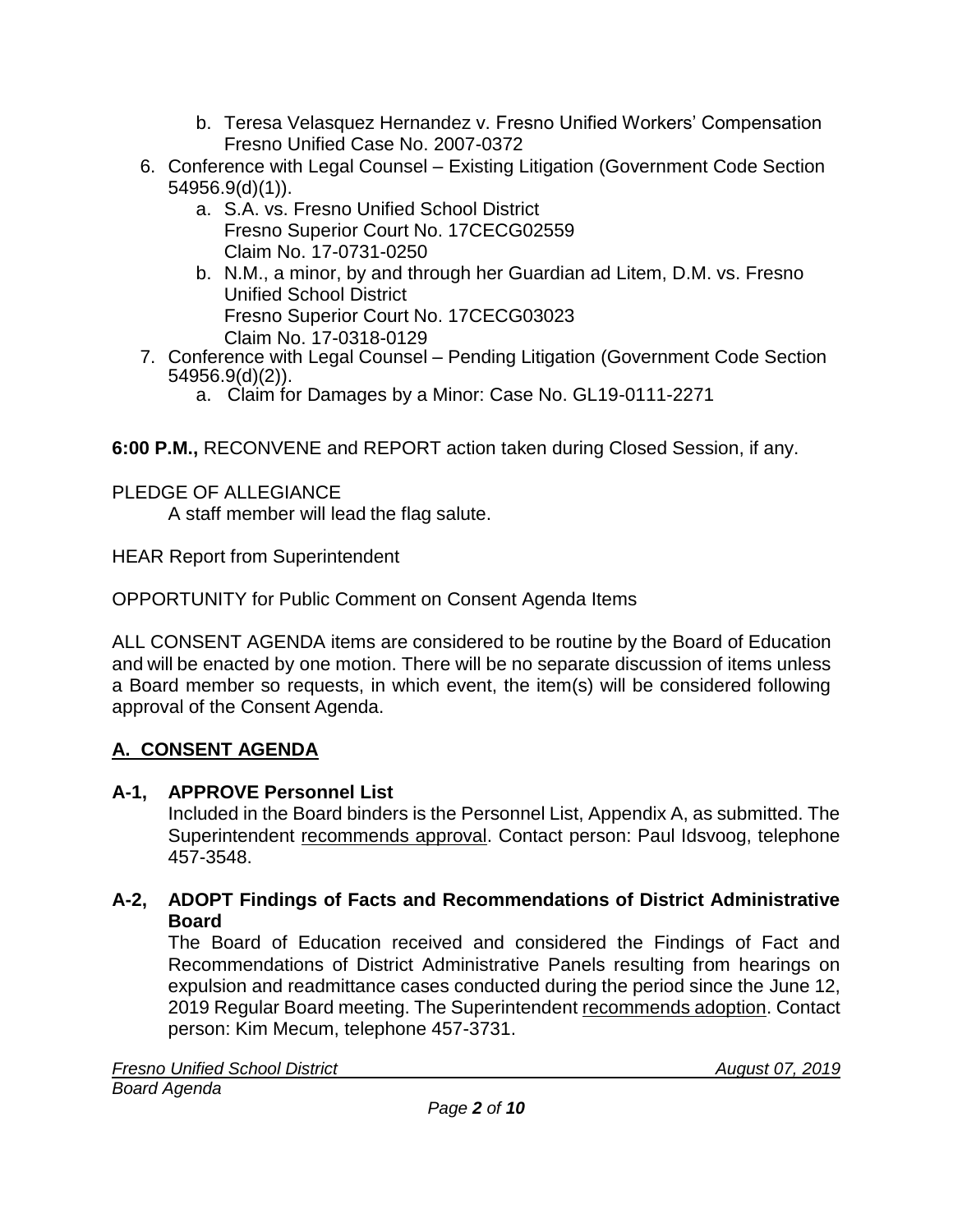## **A-3, APPROVE Minutes from Prior Meeting**

Included in the Board binders are the draft minutes for the May 29 and June 12, 2019 Regular Board Meetings. The Superintendent recommends approval. Contact person: Robert G. Nelson, telephone 457-3884.

### **A-4, ADOPT Resolution 19-02, Requesting Renewal of Exemption from the Definition of School Building for J. E. Young Academic Center and Fulton Special Education Program**

Included in the Board binders and recommended for adoption is Resolution 19-02, requesting a renewal of the district's exemption from the Education Code definition of "school building" for J. E. Young Academic Center located at 822 N. Abby Street and Fulton Special Education program located at 3058 N. Millbrook Avenue through August 6, 2021. The buildings, which are owned by the district, were not originally constructed for the purpose of housing educational programs and therefore not designed to meet Division of the State Architect requirements. However, they do comply with local building codes and they serve 25 students or fewer at one time. An exemption from the State Allocation Board is required to allow the educational programs to be housed at these locations. A prior exemption was approved August 9, 2017, for a two-year period. The Superintendent recommends adoption. Fiscal impact: There is no fiscal impact to the district at this time. Contact person: Karin Temple, telephone 457-3134.

### **A-5, ADOPT Resolutions Delineating Authorized District Agents on Behalf of Fresno Unified School District**

Included in the Board binders are Resolutions 19-04 through 19-14 and 19-17 presented for adoption to update authorized officials for various business transactions on behalf of Fresno Unified School District. These resolutions will be effective for the period beginning August 7, 2019, until revoked or superseded. The Superintendent recommends adoption. Fiscal impact: There is no fiscal impact to the district at this time. Contact person: Ruth F. Quinto, telephone 457-6226.

#### **A-6, ADOPT Resolution 19-15 Authorizing the Superintendent or Designee to Enter into a Funding Agreement with the California State Water Resources Control Board for the Student Access to Drinking Water Project**

Included in the Board binders and recommended for adoption is Resolution 19-15, authorizing the Superintendent or his designee to enter into a funding agreement with the California State Water Resources Control Board (SWRCB) for the Student Access to Drinking Water Project to expand access to drinking water at schools. Fresno Unified has been awarded a \$640,000 grant from the SWRCB for the procurement and installation of filtered water bottle filling stations at all district elementary school cafeterias. Bottle filling stations have previously been provided at middle and high schools. The Superintendent recommends adoption. Fiscal impact: The grant will provide \$640,000 for the elementary school filtered water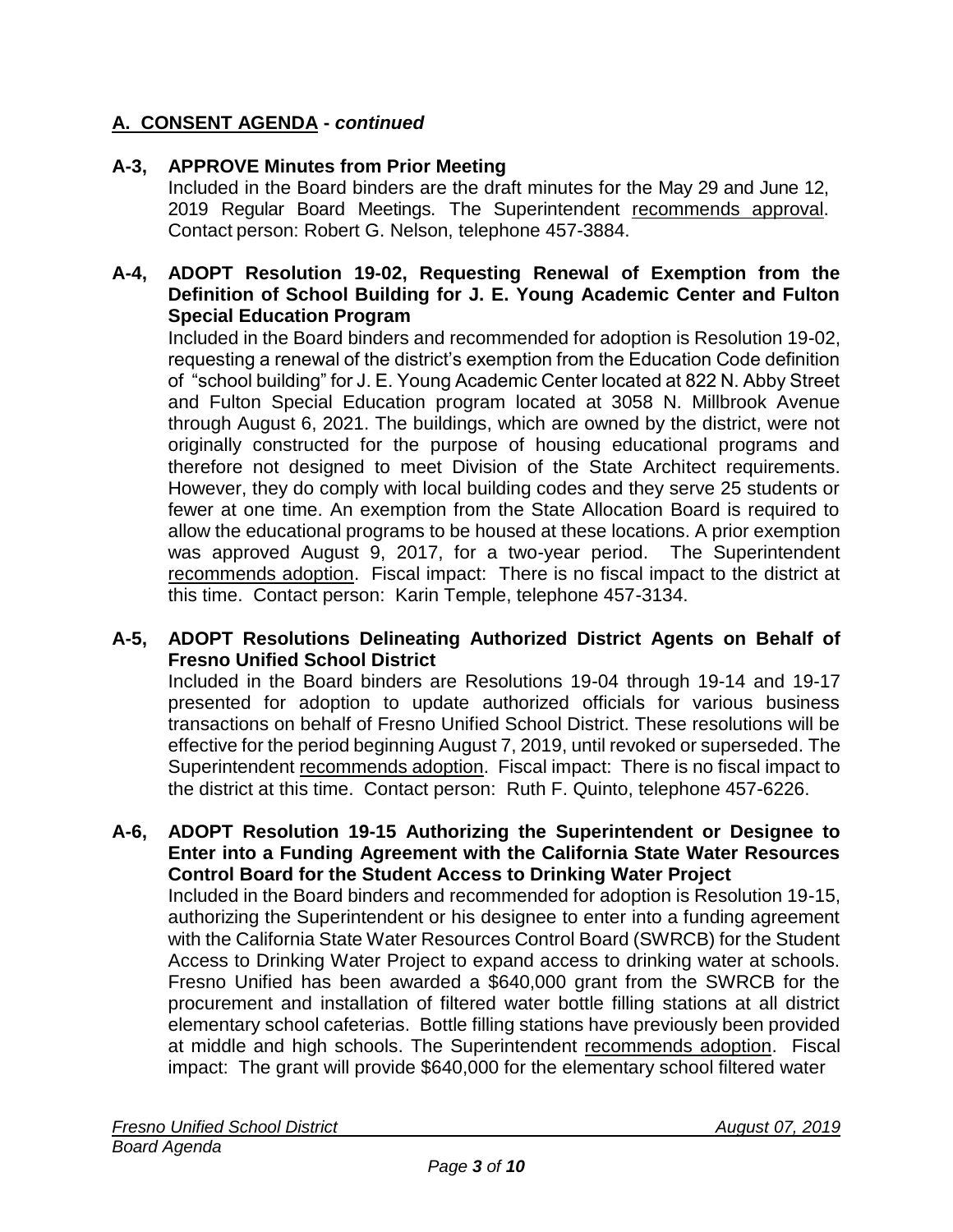bottle filling station project, which has an estimated total cost of \$665,000. The remaining \$25,000 will be funded by Measure X (small capital projects). Contact person: Karin Temple, telephone 457-3134.

## **A-7, ADOPT Resolution HR 19-16 Agreement to Allow Teaching Out of Credentialed Area**

Included in the Board binders is Resolution No. HR 19-16. Shelley Spencer, a certificated employee of the district, holds a valid Single Subject English credential, and is recommended by Human Resources to be assigned to teach Latin at Fresno High school. The district has a need for a teacher with this specific credential and none is available. Prior to making the assignment, verification has been made that the teacher has the course work required by the Education Code, that the teacher has adequate knowledge of the subject to be taught and that the teacher has consented to the assignment. The Superintendent recommends adoption. Fiscal impact: There is no fiscal impact to the district at this time. Contact person: Paul Idsvoog, telephone 457-3548.

#### **A-8, ADOPT Variable Term Waiver for Bilingual, Cross Cultural, Language and Academics Development Authorization**

Included in the Board binders are Variable Term Waiver requests for Maria Vargas, Maria Isabel Sandoval, Horacio Esparza and Monica Chavez Lopez to serve as Dual Immersion Multiple Subject teachers. The Education Code 44225(m) allows the commission to grant waivers to fill in an area deemed hard-to-fill. The candidates are working toward completing the required coursework for the Multiple Subject Credential and Bilingual, Cross-Cultural, Language and Academics Development (BCLAD) authorization. The Superintendent recommends adoption. Fiscal impact: There is no fiscal impact to the district at this time. Contact person: Paul Idsvoog, telephone 457-3548.

#### **A-9, ADOPT Variable Term Waiver for Career Technical Education Credential Holders**

Included in the Board binders is the communication from Fresno County Superintendent of Schools explaining the recommendations for the Variable Term Waiver for Career Technical Education (CTE) Credential holders. The Commission on Teacher Credentialing (CTC) has stated the Preliminary CTE credential holders (see attached) should be issued a variable term waiver for the English Learner Authorization until the CTE program is completed. The English Learner classes are embedded in the CTE program. Individuals will not have the English Learner authorization stated on their credential document until the CTE program is completed and the clear credential is issued. The Superintendent recommends adoption. Fiscal impact: There is no fiscal impact to the district at this time. Contact person: Paul Idsvoog, telephone 457-3548.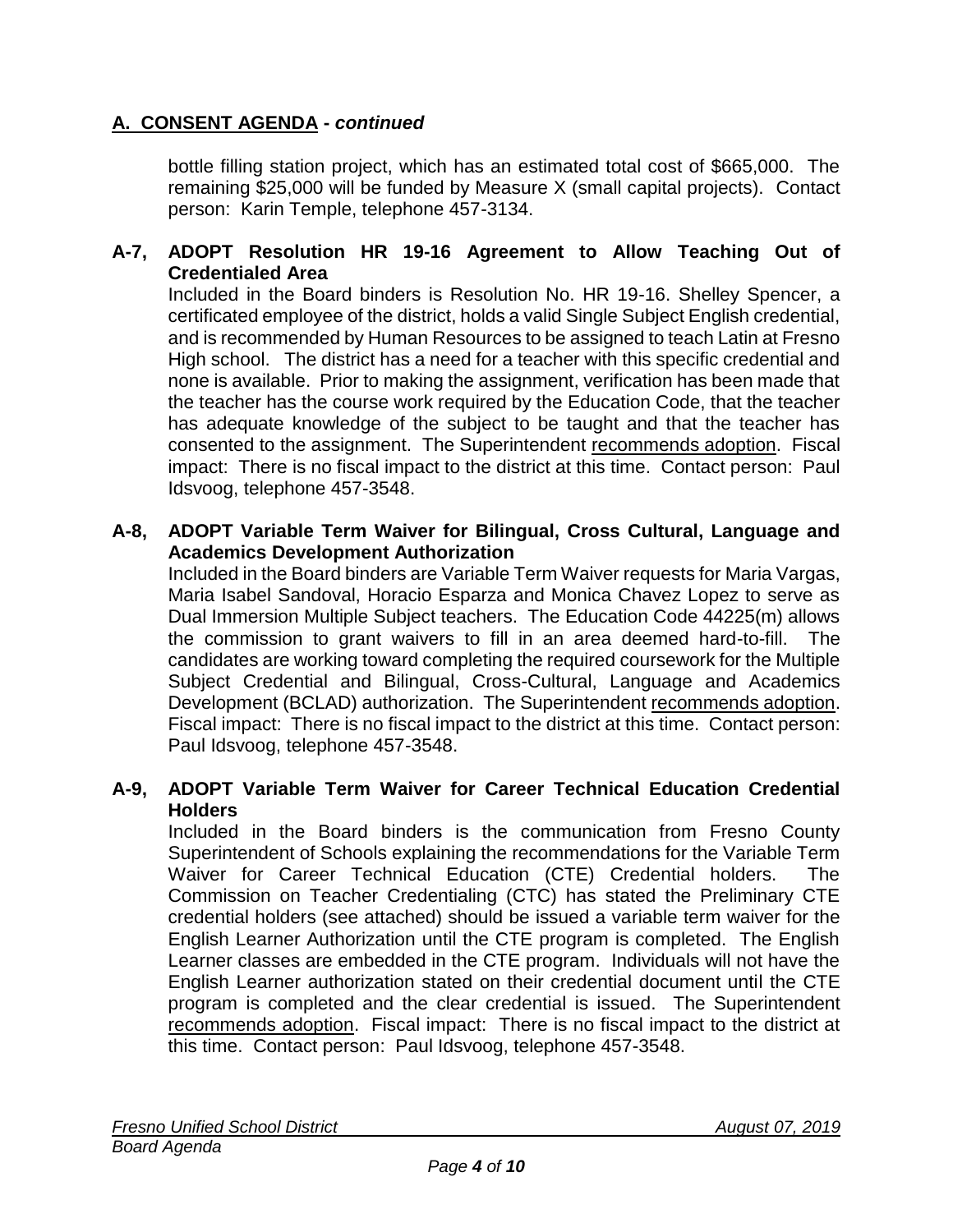**A-10, APPROVE Addendum to Independent Contractor Services Agreement with Advanced Medical Personnel Inc.**

Included in the Board binders is an addendum to an existing contract with Advanced Medical Personnel Inc. for \$629,000. Advanced Medical Personnel Inc. has the ability to provide additional on-site Speech/Language Pathologists (SLPs) above the original contracted five SLPs. The additional SLPs will decrease the need for telepractice services at sites. Funding is available through the reduction of approved contracts for Telepractice speech and language services. The Superintendent recommends approval. Fiscal impact: Sufficient funds in the amount of \$629,000 are available through the reduction of funding allocated for other vendors providing telepractice services. Contact person: Kim Mecum, telephone 457-3731.

#### **A-11, APPROVE RATIFY Agreement with Fresno County Superintendent of Schools California Statewide Early Math Initiative**

Fresno County Superintendent of Schools (lead agency), AIMS Center for Math & Science Education, California Department of Education, California State Board of Education, and the California Early Math Project are granting Fresno Unified School District \$100,000 in a service agreement for the entire project period of July 2019 through September 2020. The purpose of the service agreement is to provide ongoing professional learning and coaching support around STEM and early mathematics best practices. The Superintendent recommends approval. Fiscal impact: Fresno County Superintendent of Schools to provide funding in the amount of \$100,000. Contact person: Lindsay Sanders, telephone 457-3750.

## **A-12, APPROVE Annual Agreements for the 2019/20 School Year**

Included in the Board binders is a matrix detailing agreements to provide services to Fresno Unified School District. Contracts will commence after Board approval and will end no later than June 30, 2020. The Superintendent recommends approval. Fiscal impact: Sufficient funds have been budgeted in the 2019/20 budget. These investments will be funded through the appropriate budgets, as detailed in the matrix. Contact person: Ruth F. Quinto, telephone 457-6226.

### **A-13, APPROVE Award of Bid 19-53, Bullard High School Student Support Office Improvements**

Included in the Board binders is information on Bid 19-53 to provide confidential office spaces in Room S-56, the Student Support Services area, at Bullard High School to accommodate five staff members including social workers, a mental health therapist, a psychologist and a social emotional paraprofessional. The project involves constructing walls, acoustical and sound dampening treatments, accessibility improvements, and lighting improvements. These improvements, along with re-purposing adjacent Room S-57 will allow counseling and intervention staff to provide services to students, and to communicate directly and collaboratively. Bullard's need for additional student support service improvements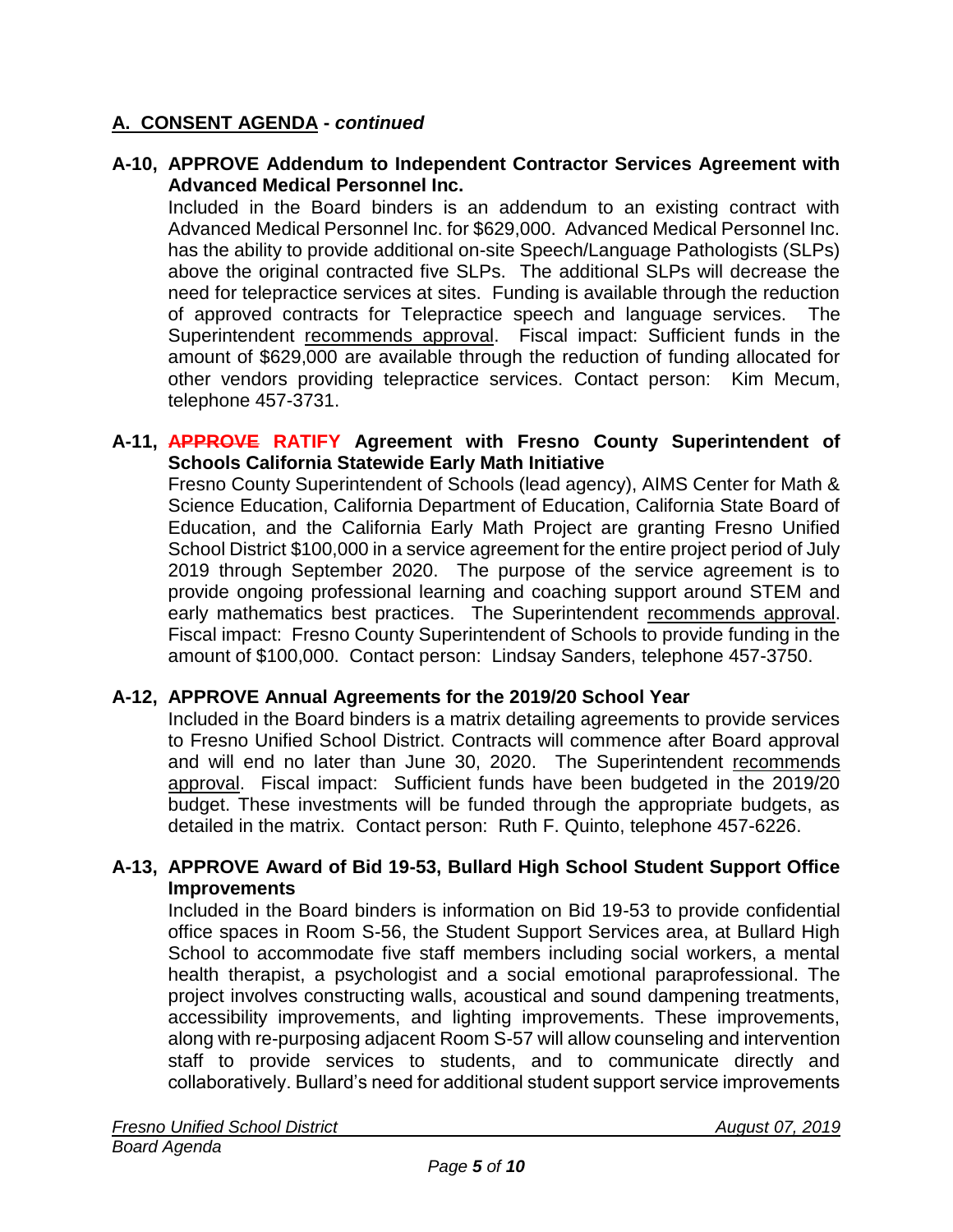was not known during the 2014 timeframe when planning and design of recently completed capital investment occurred, as support services have expanded significantly over the past few years. Staff recommends award to the lowest responsive, responsible bidder: GC Builders (Fresno, California) \$325,575. The Superintendent recommends approval. Fiscal impact: \$325,575 is available in the Measure X Fund (Student Support Services Space). Contact person: Karin Temple, telephone 457-3134.

## **A-14, APPROVE Award of Request for Proposals 19-24, Musical Instruments**

Included in the Board binders is information on Request for Proposals (RFP) 19- 24, to identify qualified vendors and establish discounted prices for the purchase of musical instruments. The RFP establishes three-year price contracts based on discounts off the current manufacturer's suggested retail price. Based on an extensive review by the evaluation committee, including Visual and Performing Arts leaders and teachers, staff recommends award of RFP 19-24 to the best value proposers based on price discounts and response to the service questionnaire:

| American Music Co.             | Fresno, California           | 99 items  |
|--------------------------------|------------------------------|-----------|
| <b>Gottschalk Music Center</b> | Clovis, California           | 132 items |
| <b>Harvard House Music</b>     | Fresno, California           | 30 items  |
| The Horn Shop                  | Fresno, California           | 76 items  |
| <b>JKEAA Music</b>             | Riverside, California        | 2 items   |
| K & S Music                    | Berkeley Heights, New Jersey | 4 items   |

The Superintendent recommends approval. Fiscal impact: This award establishes a set discount; it does not commit district funds. Future purchases will be based on program need and funding availability. Contact person: Karin Temple, telephone 457-3134.

## **A-15, APPROVE Budget Revision No. 1 for Fiscal Year 2019/20**

Included in the Board binders is Budget Revision No. 1 for fiscal year 2019/20. Periodic updates to the district's budget are presented to the Board of Education for approval. The Superintendent recommends approval. Fiscal impact: As a result, the Unrestricted General Fund Reserve for Economic Uncertainties is estimated at approximately \$85.7 million at June 30, 2020. Contact person: Ruth F. Quinto, telephone 457-6226.

## **A-16, APPROVE Provisional Internship Permits**

Provisional Internship Permit (PIP) recommendations to rehire or hire upon Board approval site principals recommended to Human Resources to retain or hire the following teachers in their positions for 2019/20 due to a shortage of fully credentialed teachers. They are all working toward completing the required exams by the end of 2019/20. The Superintendent recommends approval. Fiscal impact: There is no fiscal impact to the district at this time. Contact person: Paul Idsvoog, telephone 457-3548.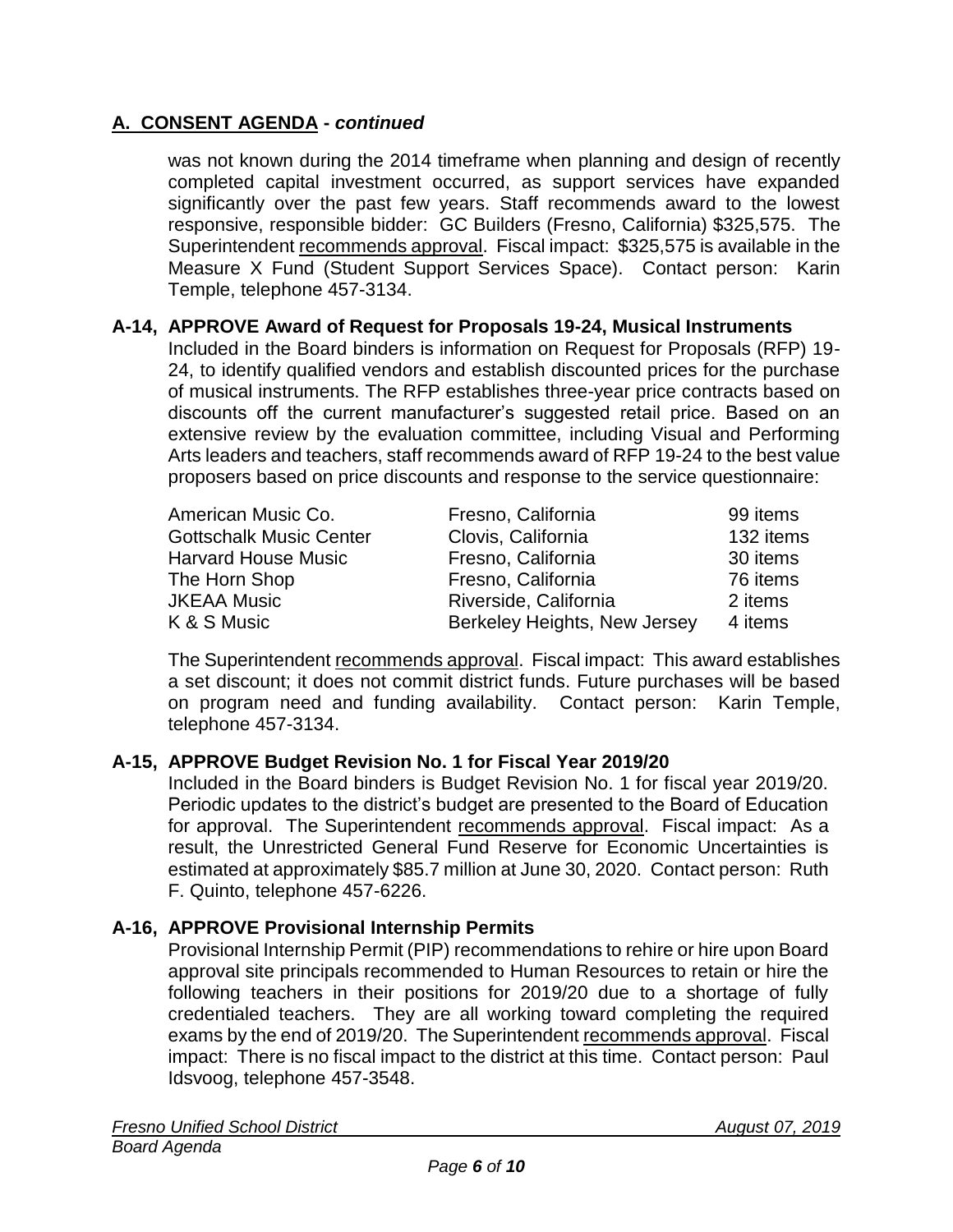## **A-17, APPROVE Renewal Agreement with Kroll Information Assurance**

Included in the Board Binders is a renewal agreement with Kroll Information Assurance to provide identity theft and credit monitoring services to active employees and retirees. The Superintendent recommends approval. Fiscal impact: Sufficient Funds of \$79,000 are available in the Liability Internal Service Fund. Contact person: Ruth F. Quinto, telephone 457-6226.

### **A-18, APPROVE Renewal Amendment to Agreement with Standard Life Insurance Company**

Included in the Board binders is an amendment to the agreement with Standard Life Insurance Company for life insurance coverage provided by the district on behalf of its active employees. The Superintendent recommends approval. Fiscal impact: The annual cost of \$388,178 is available in the Health Internal Service Fund. Contact person: Ruth F. Quinto, telephone 457-6226.

#### **A-19, RATIFY Change Order for the Project Listed Below**

Included in the Board binders is information on a Change Order for the following project:

Bid 19-12, Brawley Service Center Parking Improvements Change Order(s) presented for ratification: \$2,999

The Superintendent recommends ratification. Fiscal impact: \$2,999 is available in the Special Reserve Fund. Contact person: Karin Temple, telephone 457- 3134.

#### **A-20, RATIFY the Filing of Notices of Completion**

Included in the Board binders are Notices of Completion for the following projects, which have been completed according to plans and specifications.

Bid 18-25, Roosevelt High School Construction of New Aquatic Complex

Bid 18-41 Section B, Roosevelt High School Athletic Field Improvement

Bid 19-06, Installation of District Security Video System at Various Elementary Schools - Phase 1B: Anthony, Easterby, Homan, Muir, Pyle, Starr, Webster and **Wolters** 

Bid 19-12, Brawley Service Center Parking Improvements

The Superintendent recommends ratification. Fiscal impact: Retention funds are released in accordance with contract terms and California statutes. Contact person: Karin Temple, telephone 457-3134.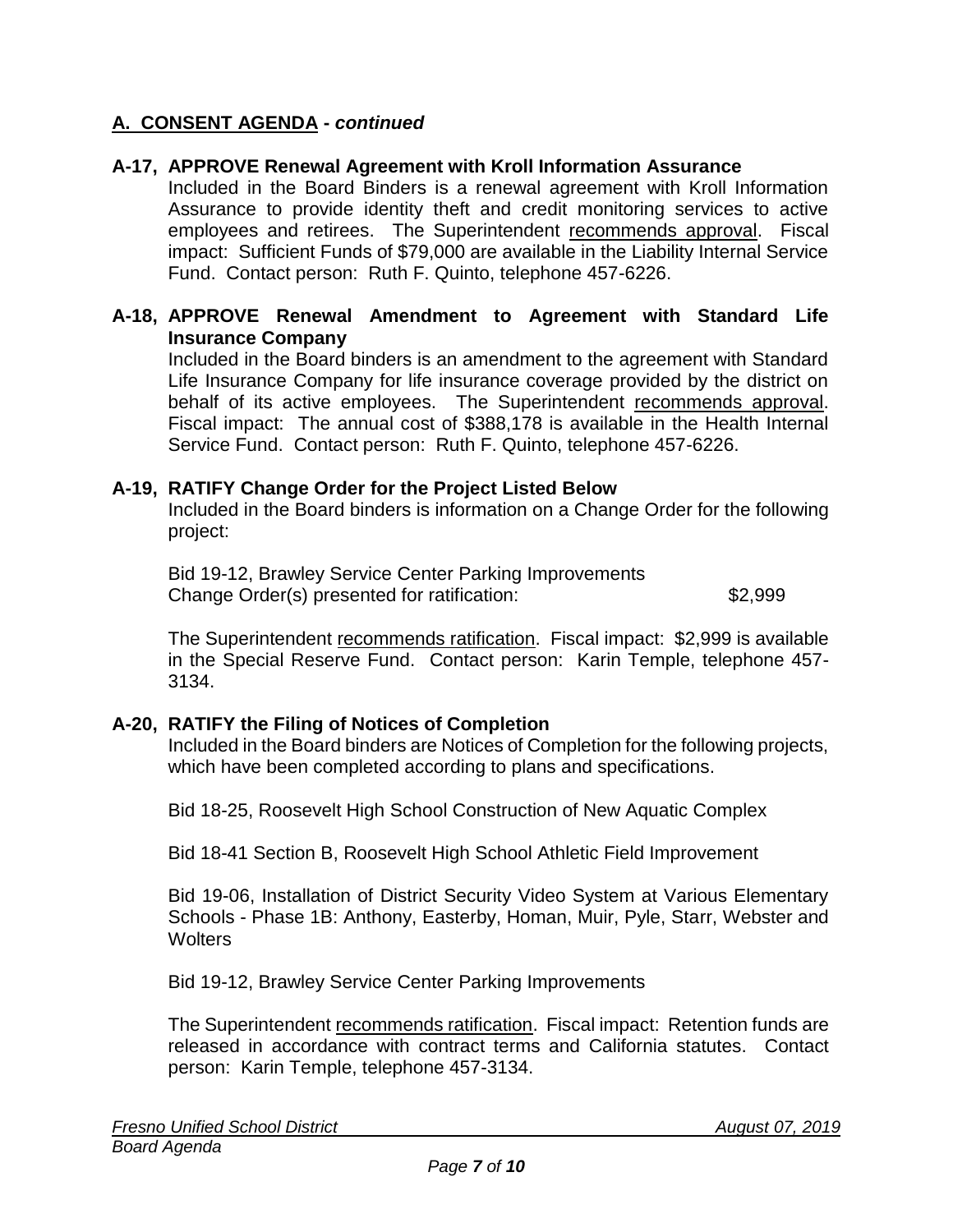### **A-21, RATIFY K-12 Strong Workforce Agreement with State Center Community College District**

Ratification is requested for the K-12 Strong Workforce Agreement between State Center Community College District and Fresno Unified School District to create, support, and/or expand high-quality career technical education programs at the K-12 level. The Superintendent recommends ratification. Fiscal impact: The grant award is \$1,850,584 for the period of July 1, 2019 – December 31, 2021. Contact person: Kim Mecum, telephone 457-3731.

## **A-22, RATIFY Purchase Orders from April 1, 2019 through April 30, 2019 – Primary Report**

Included in the Board binders is information on purchase orders issued from April 1, 2019 through April 30, 2019. Two agenda items are presented to ratify purchase orders. The first item includes the Primary Report with all purchase orders issued during the reported dates with the exception of those that may present a potential conflict of interest for an individual Board member. All remaining purchase orders are in the Supplemental Report and presented as a second agenda item. The Superintendent recommends ratification. Fiscal impact: Funding is noted on the attached pages. Contact person: Karin Temple, telephone 457-3134.

## **A-23, RATIFY Purchase Orders from April 1, 2019 through April 30, 2019 – Supplemental Report**

Included in the Board binders is information on purchase orders issued from April 1, 2019 through April 30, 2019. Two agenda items are presented to ratify purchase orders. The first item includes the Primary Report with all purchase orders issued during the reported dates with the exception of those that may present a potential conflict of interest for an individual Board member. All remaining purchase orders are in the Supplemental Report and presented as a second agenda item. The Superintendent recommends ratification. Fiscal impact: Funding is noted on the attached pages. Contact person: Karin Temple, telephone 457-3134.

#### **A-24, RATIFY Side Letter Agreement with Edison-Bethune Charter Academy**

Included in the Board binders is a Side Letter Agreement between Fresno Unified School District and Edison-Bethune Charter Academy to allow students attending Edison-Bethune Charter Academy to participate in Fresno Unified School District extracurricular sports. This agreement commenced on July 1, 2019 and will end on June 30, 2024. The Superintendent recommends ratification. Fiscal impact: There is no fiscal impact to the district at this time. Contact person: Kim Mecum, telephone 457-3731.

### **END OF CONSENT AGENDA (ROLL CALL VOTE)**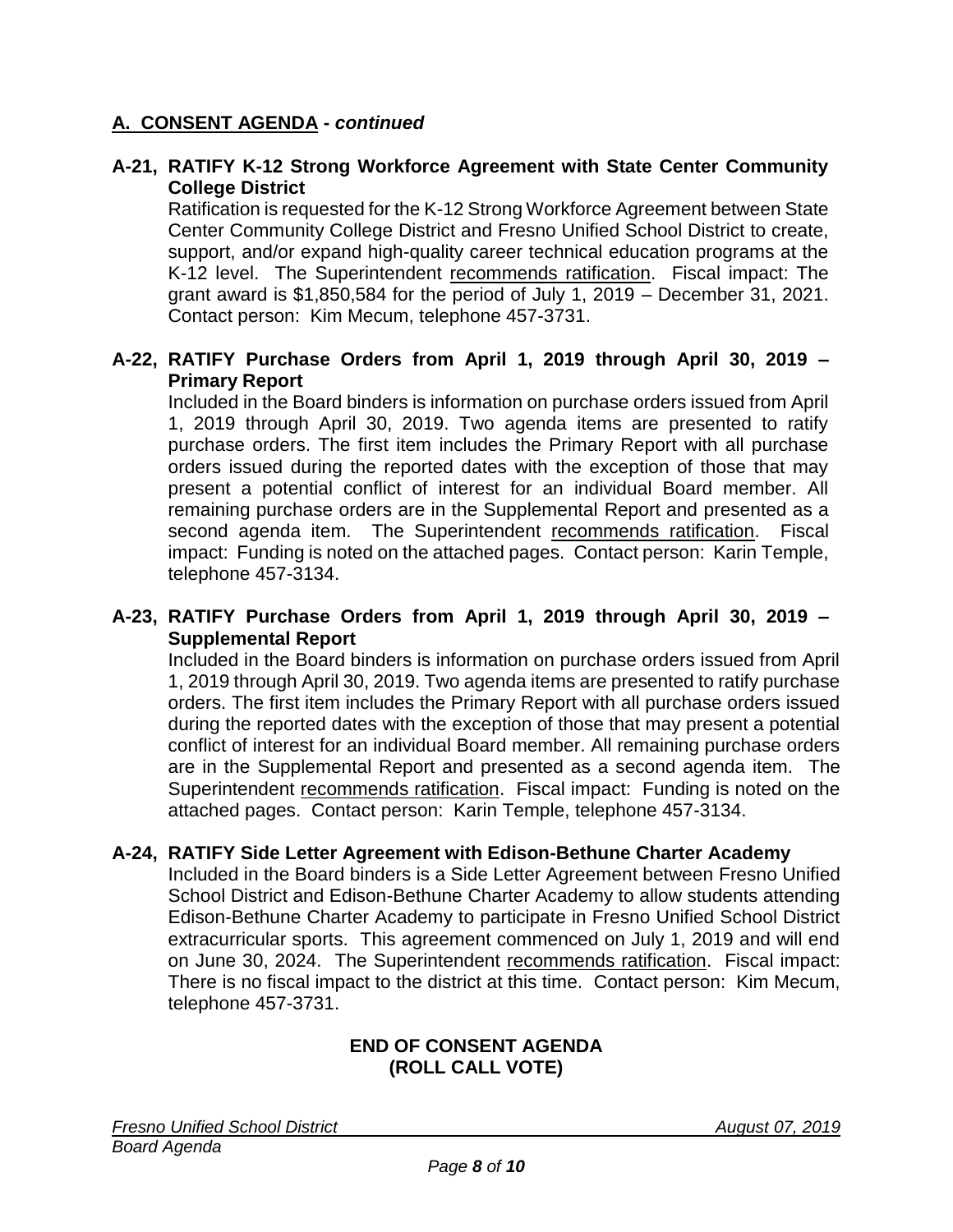## **UNSCHEDULED ORAL COMMUNICATIONS**

Individuals who wish to address the Board on topics within the Board's subject matter jurisdiction, but **not** listed on this agenda may do so at this time. If you wish to address the Board on a specific item that is listed on the agenda, you should do so when that specific item is called.

While all time limitations are at the discretion of the Board President, generally members of the public will be limited to a maximum of three (3) minutes per speaker for a total of thirty (30) minutes of public comment as designated on this agenda. Any individual who has not had an opportunity to address the Board during this initial thirty (30) minute period may do so at the end of the meeting after the Board has addressed all remaining items on this agenda. Without taking action and only as expressly permitted by Board Bylaw 9323, Board members may ask questions, make brief announcements, or provide a brief response to statements presented by the public about topics raised in unscheduled oral communications. Board members must be recognized by the President in order to speak and will generally be limited to no more than one (1) minute each for this purpose. The Board President shall have the discretion to further limit Board members' opportunity to speak on topics raised in unscheduled oral communications to ensure the orderly and efficient conduct of District business.

Members of the public with questions on school district issues may submit them in writing. The Board will automatically refer to the Superintendent any formal requests that are brought before them at this time. The appropriate staff member will furnish answers to questions.

## **B. CONFERENCE/DISCUSSION AGENDA**

## **7:00 P.M.**

**B-25, DISCUSS Update on Fresno Unified Coding Clubs, Tournament of Technology and High School Robotics Clubs**

The Board will receive a presentation on the successes and the future plans of the Coding clubs (CoderGirlz and CoderClubs), annual Tournament of Technology, and High School Robotic clubs. Fiscal impact: There is no fiscal impact to the district at this time. Contact person: Kurt Madden, telephone 457-3560.